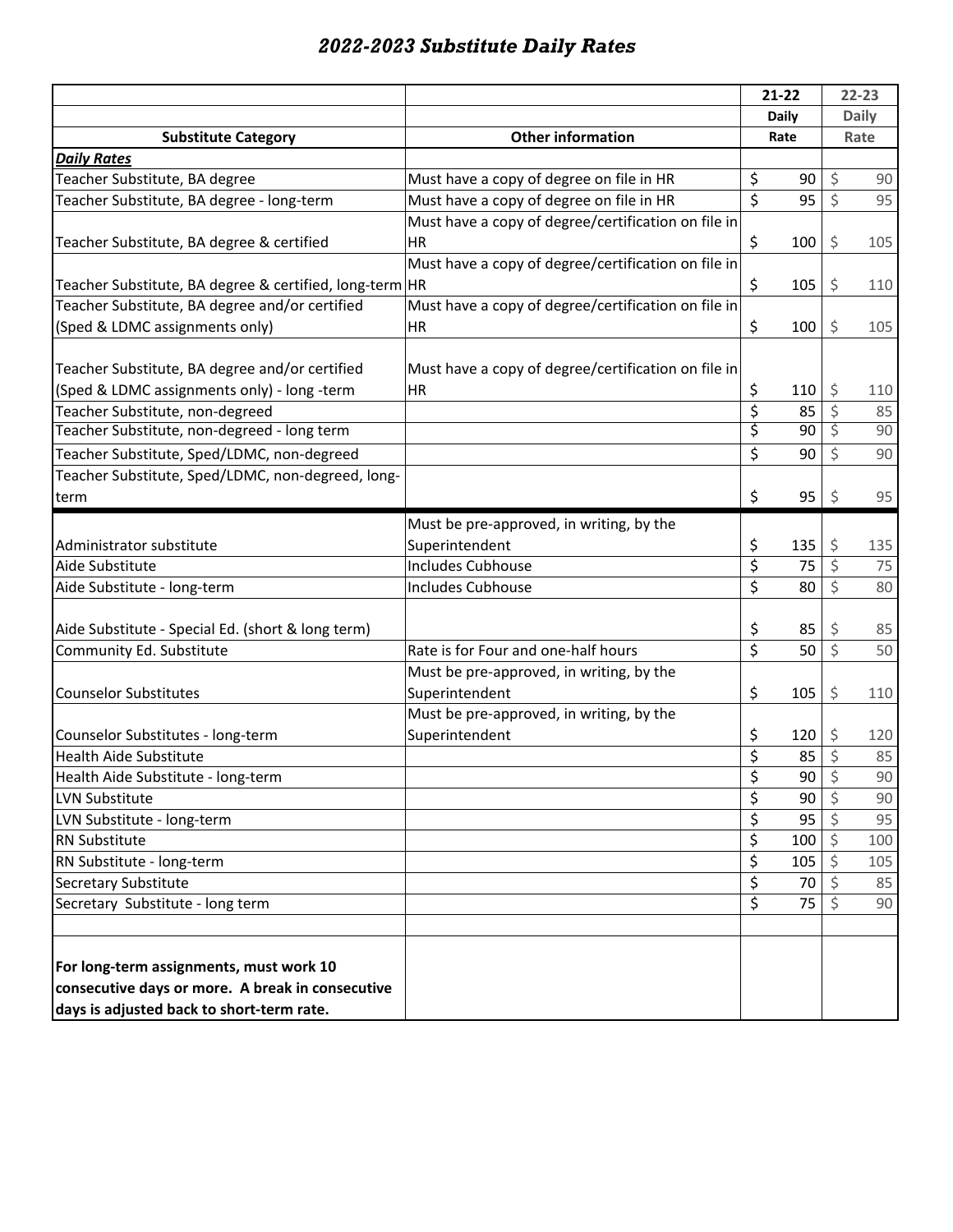|  | 2022-2023 Substitute Hourly Rates |  |  |
|--|-----------------------------------|--|--|
|--|-----------------------------------|--|--|

|                                                            |                                                        | 21-22     | $22 - 23$     |                    |
|------------------------------------------------------------|--------------------------------------------------------|-----------|---------------|--------------------|
|                                                            |                                                        | Hourly    | <b>Hourly</b> |                    |
| <b>Substitute Category</b>                                 | <b>Other information</b>                               | Rate      | Rate          | <b>Notes</b>       |
| <b>Hourly Rates</b>                                        |                                                        |           |               |                    |
|                                                            |                                                        |           |               |                    |
|                                                            |                                                        |           |               | Administrators     |
|                                                            |                                                        |           |               | must submit hiring |
|                                                            |                                                        |           |               | recommendations    |
| Substitutes. Food substitutes For food service substitutes |                                                        | Ś<br>9.20 | \$14.00       | to HR              |
|                                                            |                                                        |           |               | Administrators     |
|                                                            |                                                        |           |               | must complete      |
|                                                            | This applies only to Full-time Teachers working in the |           |               | paper timesheet    |
|                                                            | District that are subbing during their duty-free       |           |               | and submit to      |
|                                                            | conference period. Substituting is to be implemented   |           |               | business/payroll   |
| Substitutes, Employee                                      | only in emergency situations.                          | \$25.00   | \$25.00       | office             |